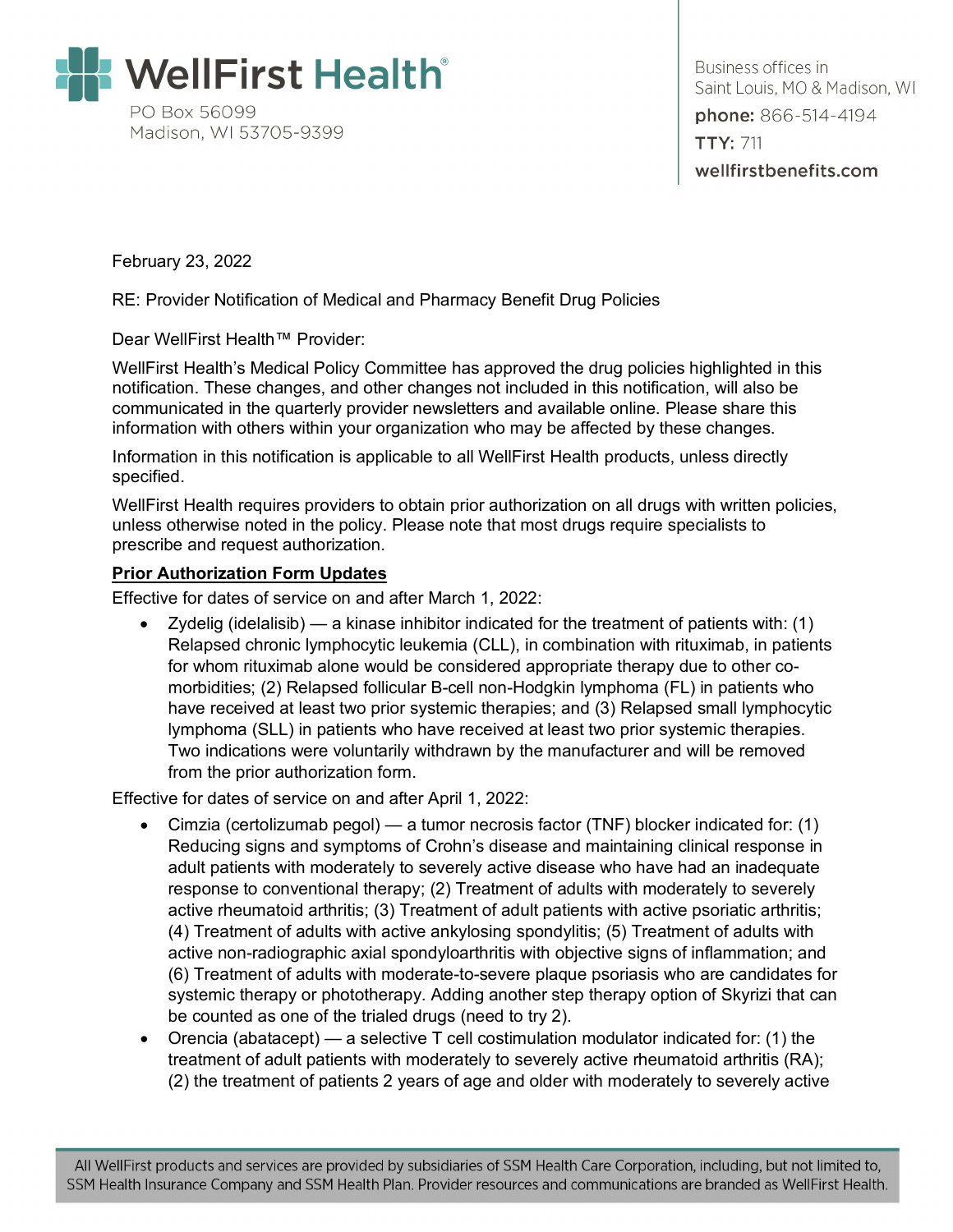polyarticular juvenile idiopathic arthritis (pJIA); (3) the treatment of adult patients with active psoriatic arthritis (PsA); and (4) the prophylaxis of acute graft versus host disease (aGVHD), in combination with a calcineurin inhibitor and methotrexate, in adults and pediatric patients 2 years of age and older undergoing hematopoietic stem cell transplantation (HSCT) from a matched or 1 allele-mismatched unrelated donor. Adding another step therapy option of Skyrizi that can be counted as one of the trialed drugs (need to try 2).

• Fetzima (levomilnacipran) — a serotonin and norepinephrine reuptake inhibitor (SNRI) indicated for the treatment of Major Depressive Disorder (MDD) in adults. Removed psychiatrist requirement as a prescriber.

# **New Indications**

Effective for dates of service on and after April 1, 2022:

- Oxbryta (voxelotor) 300 mg tablet for oral suspension for sickle cell disease in patients aged 4 years and older. Recently voxelotor received an age expansion from 12 years old to 4 years old. The new age expansion will be added to prior authorization forms.
- Skyrizi (risankizumab) 150 mg/mL subcutaneous injection for active psoriatic arthritis in adults. Received a new indication for the treatment of adults with active psoriatic arthritis (PsA). The PsA indication will be added to the prior authorization form as a preferred agent for the treatment of PsA. Forms will also be updated for the nonpreferred PsA agents to add risankizumab to the list of preferred alternatives that could be tried (certolizumab and abatacept; also, secukinumab for the Extended formularies).
- Cosentyx (secukinumab) 75, 150, & 300 mg subcutaneous injection for active enthesitisrelated arthritis in patients 4 years and older & psoriatic arthritis in patients 2 years and older. Secukinumab recently received a new indication for active enthesitisrelated arthritis (ERA) in patients four years of age and older. Secukinumab also received an age expansion for psoriatic arthritis (PsA) in patients two years of age and older, previously indicated in only adults. The new indications will be added to the prior authorization form.
- Solosec (secnidazole) 2-gram packet for bacterial vaginosis and trichomoniasis in patients aged 12 years and older. Secnidazole recently received an age expansion down to 12 years of age for the treatment of bacterial vaginosis in female patients and for the treatment of trichomoniasis, previously only approved in adults. Currently, there is no age listed as part of the prior authorization criteria and therefore, this is informational only.

# **Changes to Drug Policies**

Effective for dates of service on and after March 1, 2022:

• Epoetin Alfa Products MB9715 — used to treat severe anemia in patients on kidney dialysis or for those not on dialysis. Also, it may be used to prevent or treat anemia that is caused by surgery or medicines (e.g., zidovudine) that are used for other conditions, such as HIV or cancer. Effective March 1, 2022, removed preferred product designation for Retacrit during planned shortages in 2022. This requirement will be reinstated once the planned shortage has resolved.

Effective for dates of service on and after April 1, 2022:

• Botulinum Toxin MB9020 — used to treat certain eye disorders such as crossed eyes (strabismus) and uncontrolled blinking (blepharospasm), to treat muscle stiffness/spasms or movement disorders (such as cervical dystonia, torticollis), and to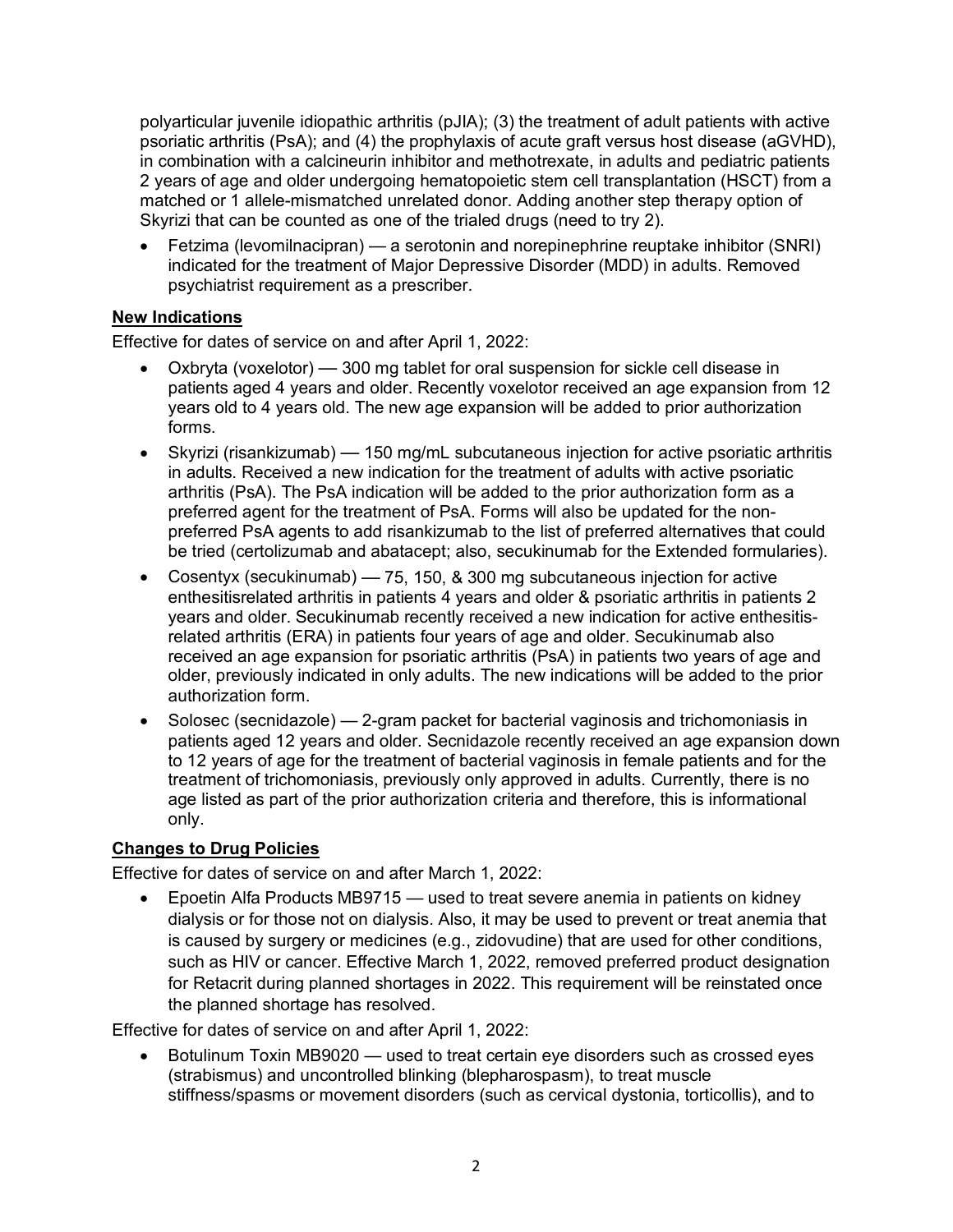reduce cosmetic appearance. Prior authorization is no longer required. Post service claim edits per medical policy criteria remain.

Effective for dates of service on and after June 1, 2022:

- ALDURAZYME-laronidase MB9940 a hydrolytic lysosomal glycosaminoglycan (GAG)-specific enzyme indicated for adult and pediatric patients with Hurler and Hurler-Scheie forms of Mucopolysaccharidosis I (MPS I) and for patients with the Scheie form who have moderate to severe symptoms. Alignment with Medica policy criteria including addition of criteria for baseline values and continuation criteria of documented reduction of urinary glycosaminoglycan (uGAG) levels and one other beneficial response from baseline values. Prior authorization is required and is restricted to medical geneticist or other prescriber specialized in the treatment of mucopolysaccharidosis I.
- ARANESP-darbepoetin alpha MB9799 an erythropoiesis-stimulating agent (ESA) indicated for the treatment of anemia due to Chronic Kidney Disease (CKD) in patients on dialysis and patients not on Dialysis. The effects of concomitant myelosuppressive chemotherapy, and upon initiation, there is a minimum of two additional months of planned chemotherapy. Reduction in approval timeframe to 45 days, refined approvable diagnosis code and covered ranges for hemoglobin (Hb) and hematocrit (Hct). Additional edits in comment section. Prior authorization is required and must be prescribed by, or in consultation with, an oncology, infectious disease, hematology, or nephrology prescriber.
- ELAPRASE-idursulfase MB2105 used for treatment of Mucopolysaccharidosis II (Hunter syndrome). Policy criteria including new requirements for lab values and baseline measurements for initial approval and additional continuation criteria (e.g., cognitive impairment requirement) and lab values. Prior authorization is required and is restricted to medical geneticist or other prescriber specialized in the treatment of mucopolysaccharidosis II.
- ELELYSO-taliglucerase alfa MB2106 used for treatment of Gaucher disease type 1. Policy criteria including clarifying use as single agent, requirement of complications apply to adults only, addition of national drug code (NDC) and references. Prior authorization is required and is restricted to medical geneticist or other prescriber specialized in the treatment of Gaucher DX.
- Epoetin Alfa Products MB9715 used to treat severe anemia in patients on kidney dialysis or for those not on dialysis. Also, it may be used to prevent or treat anemia that is caused by surgery or medicines (e.g., zidovudine) that are used for other conditions, such as HIV or cancer. Policy criteria including reduction in approval timeframe to 45 days, refined approvable diagnosis and covered ranges for Hb and Hct. Also, additional edits added in the comment section. Prior authorization is required and is restricted to oncology, infectious disease, hematology or nephrology prescribers.
- NAGLAZYME-galsulfase MB2108 used for treatment of Mucopolysaccharidosis VI (MPS VI). Policy criteria including addition of baseline values and continuation criteria of documented reduction of uGAG levels and one other beneficial response from baseline values. Prior authorization is required and is restricted to medical geneticist or other prescriber specialized in the treatment of mucopolysaccharidosis VI.
- VIMIZIM-elosulfase MB2109 used for treatment of Mucopolysaccharidosis IV type A (Morquio syndrome). Policy criteria including additional requirement for initial therapy (6 minute walk test) and clarification on what is needed to confirm diagnosis. Prior authorization is required and is restricted to medical geneticist or other prescriber specialized in the treatment of mucopolysaccharidosis IVA.